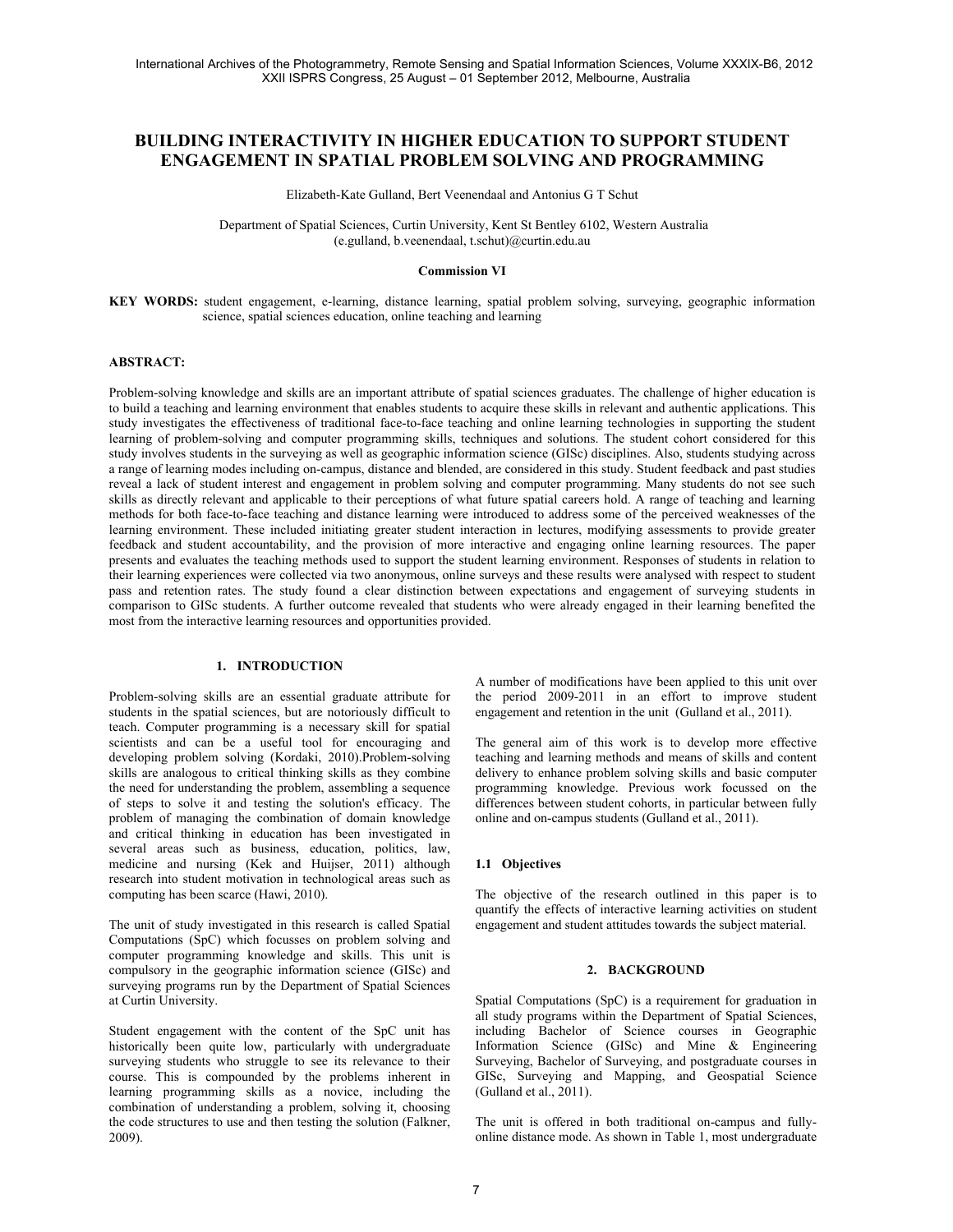students study in on-campus mode but more than half of postgraduate spatial students study in fully-online mode.

| Course of study                              | Number of<br>students | % studying<br>online |
|----------------------------------------------|-----------------------|----------------------|
| Surveying or Mine Surveying<br>undergraduate | 56                    | $5\%$                |
| GISc undergraduate                           | 13                    | $5\%$                |
| GISc postgraduate                            | 34                    | 64%                  |
| Other postgraduate                           | ר ו                   | 49%                  |

Table 1. Average student numbers in the SpC unit by course of study, 2009-2011

It has been observed since the introduction of SpC into the Bachelor of Surveying course that surveying students tend to resist learning computer programming as they are more focussed on fieldwork (Gulland et al., 2011).

It is well known that student engagement has a positive effect on student retention (Boddy, 2010) and this also holds true for this unit.

Postgraduate students in SpC tend to have a much higher pass and retention rate than undergraduate students (Gulland et al., 2011). Undergraduate students engage less in the SpC unit and their retention rates are lagging. Student engagement with the material is affected by their attitudes towards it. It is assumed that the postgraduate students are more motivated and have a more positive approach to learning programming skills than undergraduate students.

Because of these trends in the unit, undergraduate students have been the primary target for new interactive resources and teaching methods.

# **3. DELIVERY OF CONTENT**

Pedagogies focussing on student engagement include problembased learning, cooperative or collaborative learning, and simulations. To implement any of these in full requires a large resource input, without guaranteed success (Hallinger and Lu, 2011). Yet, the past decade has seen substantial developments in the provision of engaging, interactive and online learning resources utilised in flexible spatial learning environments (Carver, 2005; Veenendaal, 2000; Veenendaal, et al., 2005).

Some aspects of these teaching styles were trialled in the SpC unit over the period 2009-2011. They included online forums and in-lecture tools to encourage collaboration between student groups, simulations of programming concepts (both as online animated tools and as a face-to-face interactive game within a lecture) and assignment and practical exercises designed to introduce some traits of problem-based learning.

# **3.1 Web Based Lecture Technologies (WBLT)**

In the years 2009-2011, a number of online resources were made available to all students. In addition to lecture notes and practical instruction sheets, these included automatically recorded audio and video of each lecture, discussion forums involving peers and instructors, online assignment submission, quiz formative assessments and a range of interactive online tools that assist the student with particular concepts and skills.

Coordinators of the SpC unit have been using web-based iLecture technologies to record lectures (Preston et al., 2010), and deliver them to students digitally since the mid 2000's. Both on-campus and distance students can access and engage with online iLecture recordings as well as learning activity sheets and other resources.

The availability of online lecture recordings has been shown to have minimal effect on lecture attendance (von Konsky et al., 2009), although this can vary between different student cohorts.

In 2011, short online videos introducing practical sessions were added to the online resources. These were a combination of a 'talking head' message from the unit coordinator and/or screenshots demonstrating some of the tasks to be followed in the practical. Students could use these to receive or review instructions regarding the context and tasks to be carried out, as well as to see hints for performing their practical work.

# **3.2 Practical Work**

From 2010 onwards, students' developing skills were assessed with open-book online quizzes which included questions taken directly from the practical sessions. These quizzes were designed as formative assessment to replace the older system of submitting practical exercises on paper for marking by tutors.

The instructor gave students direct feedback about quiz answers in lectures. Online quizzes were selected as the appropriate tool for formative assessment because it was found (Veenendaal, 2001) that they were well accepted by students, and that they provided constructive feedback, flexibility and motivation for students.

Also in 2010, the summative practical assignment was enhanced so that progress in weekly practical exercises could be incorporated immediately by students into the assignment. Methods and algorithms developed in practical sessions could be re-used or slightly modified to be used in the marked assignment. The assignment was submitted in two parts so that constructive formative feedback for the first part could be used in the second.

As well as highlighting the relevance of early, building-block tasks to general programming skills, this design change aimed to encourage students to reflect on and commence the assignment earlier. It also introduces some concepts commonly used as part of problem based learning (PBL).

PBL focusses on student-based learning. In essence, a new concept starts as a problem rather than a didactically described theory. The problem needs to be a realistic one similar to one that may be faced in industry, and students take more responsibility for their own learning (Hallinger and Lu, 2011). The PBL trait of small group learning was not formally followed, although many students in on-campus tutorial classes tended to naturally work in small groups, aided by the laboratory layout with four computers grouped around each desk. Also, students did not have to demonstrate complete solutions (as in most PBL-based experiences) except in a limited way during the one-on-one practical checks (see Section 3.4).

# **3.3 On-Campus Lectures**

Improving student engagement within on-campus lectures was an important target, as the student cohort that has been most at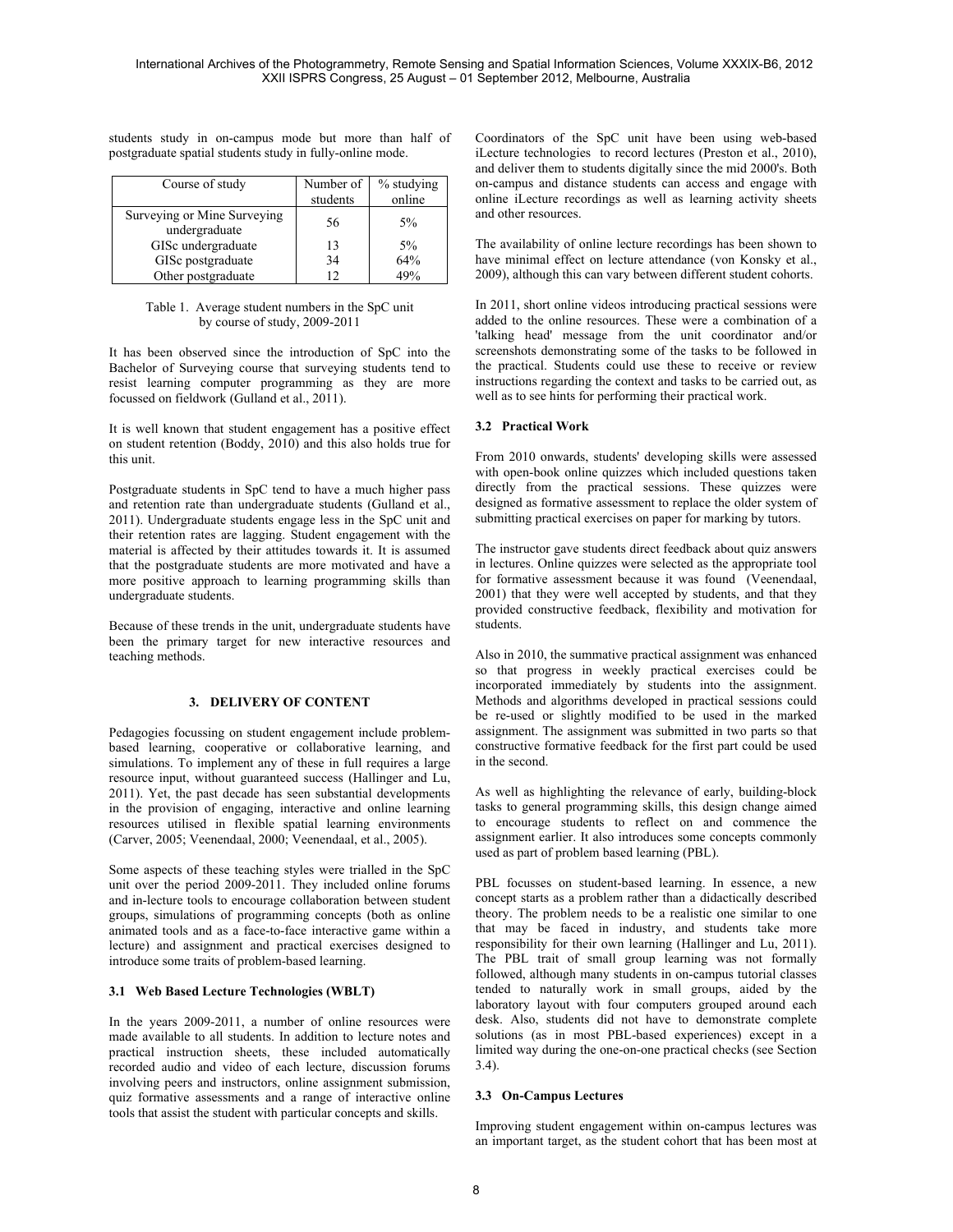risk of low retention and engagement historically has been oncampus undergraduate students, particularly in surveying courses (see Section 2). Improving the appeal and perceived relevance of lectures has an added advantage as they can also be accessed online via iLecture recordings by other student groups, including distance students, though not all activities are suited to this format.

# **3.4 Interactive components of delivery**

**Discussion Forum**: All students are encouraged to interact online using the discussion forum on the unit's learning management site. Distance students are particularly urged to use the online forum in order to develop the online community (Kehrwald, 2008) that would otherwise be lacking due to their inability to attend on-campus activities. Both distance and oncampus students interact in this common online forum regarding lecture content, practical session difficulties, administrative issues involving assessments and due dates and other unit-related aspects and issues.

**Programming Clinics**: interactive face-to-face clinics were first introduced in 2009. The clinics were designed as open sessions where students could bring problems and questions about programming for extra help outside scheduled practical sessions.

For the first time in 2011, programming clinics were made compulsory for on-campus students who received 45% or lower in a quiz. This was intended to get early help to students who were struggling with the concepts.

**Practical Checks**: These were introduced in 2011 so that students could learn and assimilate essential skills and concepts by demonstrating them to a tutor. At the same time, tutors could use them to gauge the students' level of progress and give immediate feedback and assistance to individual students.

Three practical checks were designed, though only the first two were implemented in 2011. In each, the student had to demonstrate and explain a small task to their tutor. On-campus students had to complete each task in order to pass the unit to ensure compliance.

Each task that students demonstrated highlighted an essential programming skill (Gulland et al., 2011):

- Debugging and documenting code (week 3)
- Calling procedures in code (week 6)
- Writing procedures in code (week 8)

The first check was seen as particularly important. As well as demonstrating familiarity with the programming environment and tools for testing code, it was a way to emphasise the logic flow of a solution. This is related to general problem solving ideas such as breaking a problem into manageable pieces and designing solutions. It was also important to embed this skill early on, so that students could follow the flow of their own code and use tools to find and fix errors.

The checks were best suited to on-campus students. Distance students were instead asked to provide their distance tutor with screen captures and written explanation for the same task. This was not ideal as it lacked the direct interaction that on-campus students gained. Further development is needed in this area.

**Interactive Response Units (clickers):** In 2011, handheld clickers were introduced to on-campus lectures. These were

used by students during the lectures to respond to questions in real time. Clicker responses are completely anonymous, which helps to encourage greater participation, honesty and interaction from students (Kay and LeSage, 2009).

**Variable Game**: Variables are a fundamental concept in programming and a lack of understanding at this stage causes problems with more advanced ideas later in the unit. To demonstrate the concept, a game was introduced in the third lecture to involve students more directly in the concept of how variables worked. Students were assigned roles within a program and then sealed instructions were given to the first student to start an interaction between students acting as *variables* and those acting as *processes.*

**Question & Answer Session**: One complete lecture (week 7) was almost entirely given over to an interactive, face-to-face question and answer seminar. Students asked questions about the topics they wanted more help with, and the lecturer demonstrated problems and solutions on the fly. This lecture was roughly midway through the unit, and immediately followed the topic of multi-dimensional arrays and file reading, where many students start having significant difficulties. This was a live, face-to-face session primarily aimed at on-campus students. Distance students were encouraged to send in topics and problems encountered to be discussed in the session by email. The discussion was made available afterwards via iLectures.

# **4. METHODOLOGY**

In each year 2009-2011, student data was collected at the end of the semester for pass and retention rates, courses studied and mode of study (distance or on-line). Also, student responses to the university-wide eVALUate student feedback survey were collated.

In addition, student responses were collected during the 2011 semester from in-lecture responses using clickers and from two online surveys.

#### **4.1 Questions for Clickers**

The clickers were used by students to respond anonymously to a multiple-choice question projected as a lecture slide. Each student could choose only one response. Grouped results were then displayed (and saved as part of iLecture recordings). Ten of the twelve lectures in 2011 included between three and five clicker questions.

Questions posed to students served multiple purposes. They included review questions to help the teacher and students understand what areas needed more work, forward-looking questions to encourage students to think about problems in the subject area, skill testing questions, and demographic and attitude questions for research and comparison.

Some questions were asked in order to focus the students attention onto a study resource available to them or a specific problem area.

#### **4.2 Surveys**

General student feedback is collected on all Curtin University units using the eVALUate survey tool. Students can respond to this survey to give feedback on issues such as workload,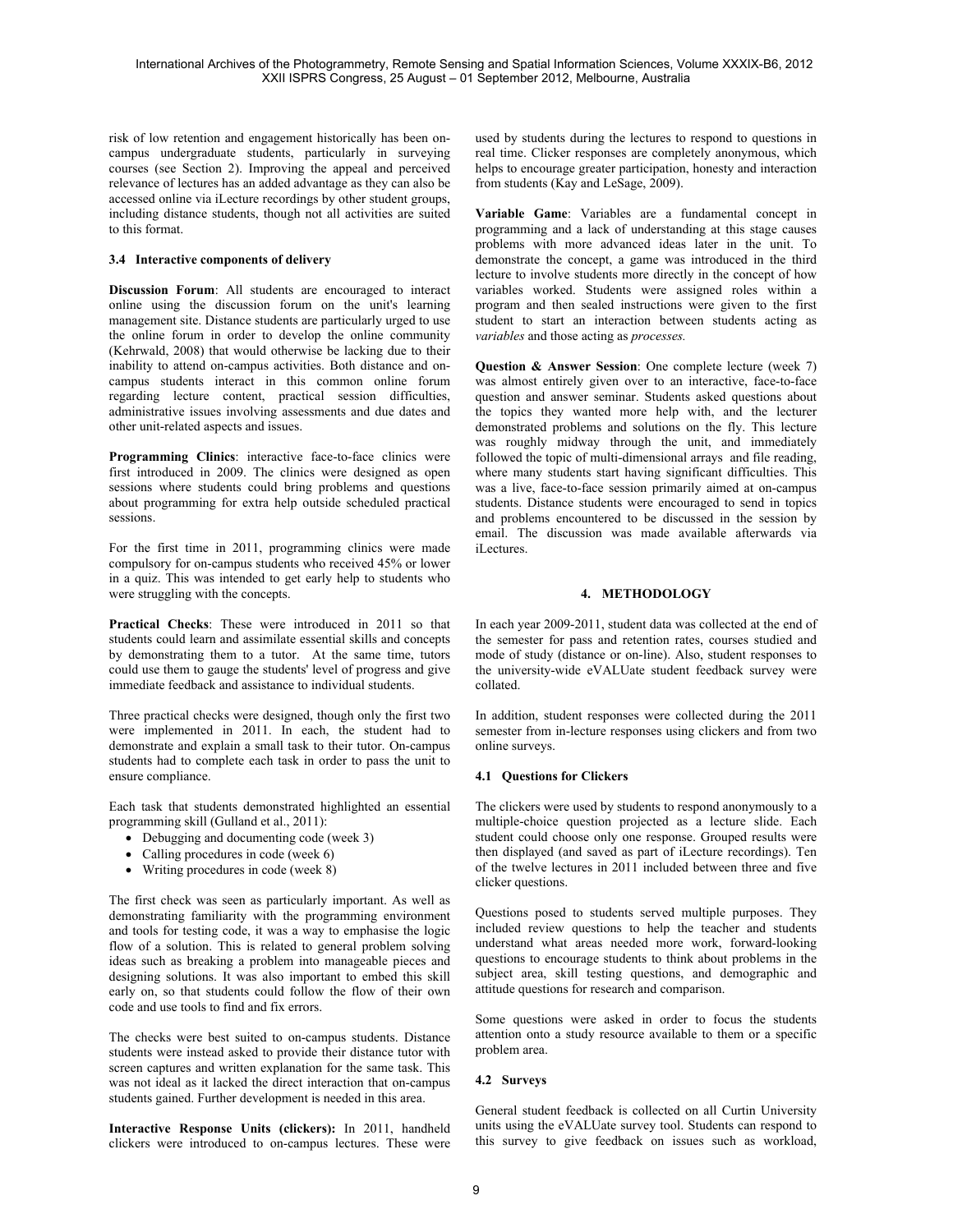assessments, and their own motivation. This survey is collected at or immediately after the end of the semester teaching period.

For this project in 2011, two additional internal surveys were conducted for SpC students, in weeks 5 and 13 of the semester. Most questions were repeated in both surveys, in order to gauge changes across the semester.

Questions in the two internal surveys were more specific to the unit and to problem solving and computer programming, including students' self-assessment of skill level, use of resources and areas of difficulty.

All three surveys were completely anonymous. The two internal surveys included demographic questions that facilitated separation of answers by course of study and/or study mode (on-campus or fully-online).

# **5. RESULTS**

It should be noted that a small number of students studying in fully-online mode were in the local area and could attend some or all on-campus lectures and/or practical sessions. This means that some on-campus results – such as in-lecture clicker answers – may include data from distance students.

## **5.1 Web Based Lecture Technologies (WBLT)**

The interest level of undergraduate spatial students in iLecture recordings dropped in the period between the two surveys (Figure 1). There are a number of potential reasons for this – as the last four lectures were less directly applicable to content in the major assignment, they may not have been followed as assiduously; students' focus may have shifted towards working on assessments in computer laboratory in this and other units. The reduced interest in iLecture recordings mirrors the decrease in lecture attendance. There was no evidence for a shift from iLecture viewing to attending on-campus lectures.

For all distance students, iLecture recordings are extremely important. The perceived usefulness of iLectures for undergraduate students did not change strongly during the semester, in contrast to postgraduate students. For the latter cohort, both the agreement for the categories "Not at all useful" and "Extremely important" increased. This may be a sign of heightened or loss of motivation in this student cohort.



Figure 1: Students' perceptions of the usefulness of iLecture recordings

The students' perception of the usefulness of the introductory practical videos dropped between the two internal surveys in 2011. Responses from the second survey of 2011 showed that 69% of distance students watched the online practical session introductions *always* or *almost always*, compared to only 5% of on-campus students. This can be expected since the latter cohort attends the on-campus sessions whereas the distance student cohort relies solely on the online communications and resources. The responses in the second survey revealed that 78% of distance students found the videos useful at least some of the time compared to 48% of on-campus.

In contrast to the introductory videos, student use of the discussion forum increased over the semester as shown by Figure 2. One factor in this may be the increased awareness of its usefulness for assignment queries after the first assignment deadline in week 5. It was used most heavily by distance students with 100% of distance students reporting in the second survey that they used it at least once or twice every week or two, compared to 24% of on-campus students.



Figure 2: Forum usage (survey responses by students)

As with clicker questions (see Section 4.1), some internal survey questions were designed to direct students' attention to available resources and requirements. For example, the question "How often do you view the online introduction to practical videos?" was asked in both surveys (weeks 5 and 13). In the first survey, 14% of students responded with "I wasn't aware they were there". In the second survey, this had dropped to 8%. This change may be attributable to the survey itself and/or exposure to the unit material over the period.

# **5.2 Practical Work**

In the second survey of 2011, students were asked "How helpful did you find the extra programming clinics put on by the unit?".

Of the students who attended at least one clinic, 57% of GISc undergraduates (out of n=11), 78% of surveying undergraduates  $(n=31)$  and 33% of GISc postgraduates  $(n=19)$  found them helpful. In addition, the popularity of the one-on-one clinics is attested to by 31% of all spatial students who reported that they wanted to attend one or more clinics but could not because of other commitments.

In the second survey, all students were asked how working through the first assignment affected their problem solving skills and also how it affected their programming/coding skills. Most spatial students found that working through the first part of the summative assignment had a positive effect on their skills, with 100% of undergraduate students selecting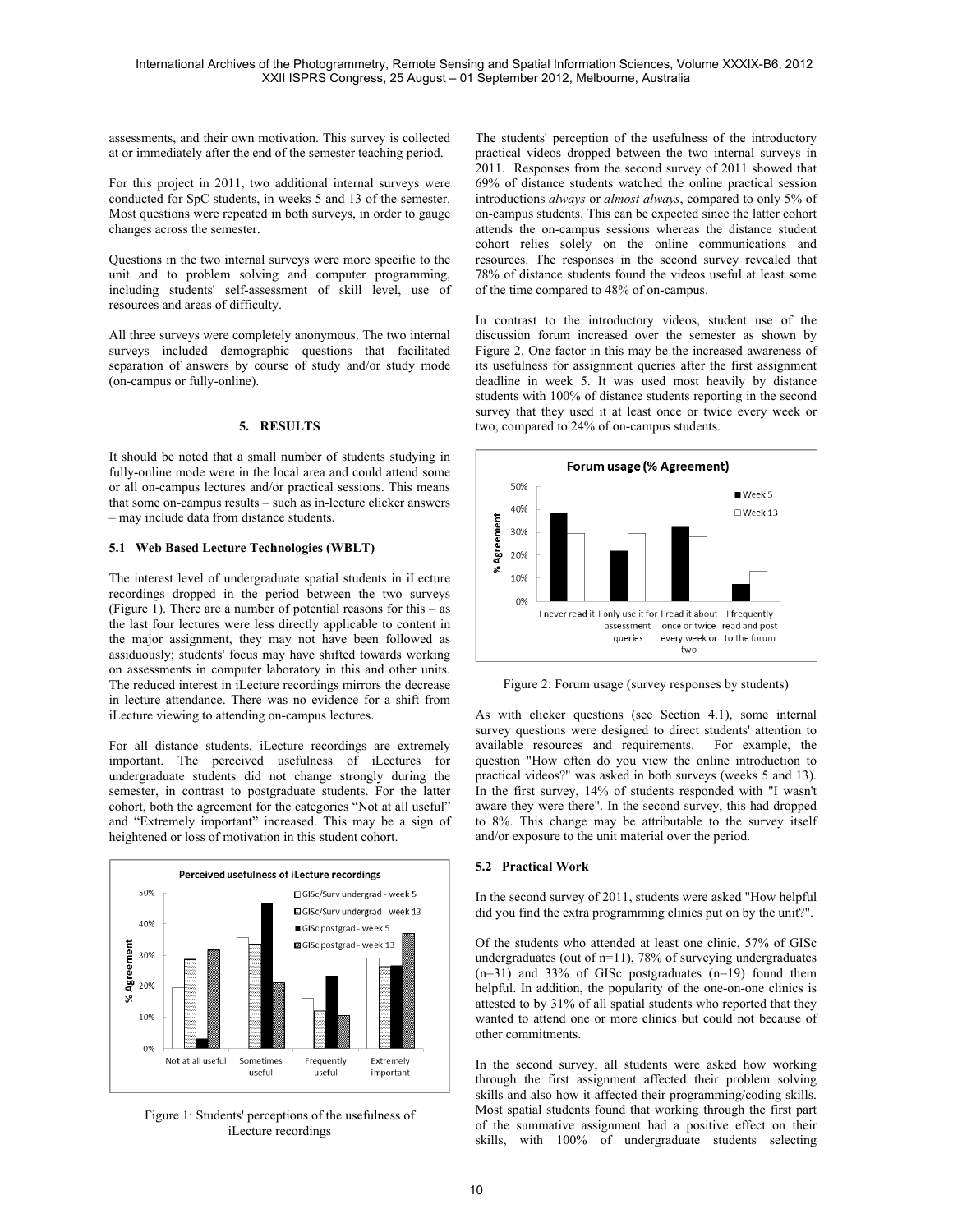*sometimes*, *frequently* or *extremely* useful. Only 1 postgraduate student found that the assignment was *not useful* for either skillset.

The practical checks were successful in encouraging on-campus students to work through practical material – in the second internal survey, 56% of on-campus students stated that the checks positively influenced the amount of work they put into the practical exercises. 42% of the same group of students did not think the checks were useful. It is possible that the students did not draw links between their extra work and an improvement in the related skills (Gulland et al., 2011).

## **5.3 On-Campus Lectures**

**Clickers**: Although students' perceptions of the usefulness of clickers was not directly surveyed, qualitative comments from students expressed appreciation for the engagement with material that they triggered.

**Variable Game**: The first survey was released in the week immediately after the variable game was run. One of the questions was "Did you find the 'variable game' (lecture 3) useful?". 73% of students found it at least partly useful. Postgraduate students rated it lower, with 43% saying it was not at all useful. This could be partially attributable to the high proportion of distance students amongst the postgraduates.

**Question & Answer Session**: Interaction in the Q&A session in week 7 was intensive, but attendance was relatively poor. This drop in attendance may help explain some student comments in the eVALUate survey which indicated that there was not enough interaction or extra help for problem areas in lectures.

#### **5.4 Student Attitudes**

Clicker responses from on-campus students in the first lecture – attended largely by students studying in internal mode – indicated that a high proportion (nearly 40%) were uninterested in learning topics from the unit.

A question in the eVALUate survey (see Section 4.2) asks students how much they agree with the statement "I am motivated to achieve the learning outcomes in this unit". On average over the period 2009-2011, 71% of postgraduate students agreed with this statement.

Of the undergraduates, 70% of GISc students were motivated whereas only 37% of surveying (including both Surveying and Mine and Engineering Surveying) students were motivated. This clearly supports previous evidence that it is the surveying undergraduate cohort in particular that lacks the motivation to engage in their learning in this unit.

# **5.5 Student Workload and Study Time**

Students, particularly undergraduates, have consistently reported finding the workload in the unit too high. Figure 3 shows the students' agreement with the eVALUate statement "The workload in this unit is appropriate to the achievement of the learning outcomes". The results show that more than half of the students indicated that their workload was high. There is no significant difference between undergraduates and postgraduate students.



Figure 3. Students' % agreement with the workload being appropriate to achievement of the learning outcomes

Students were informed that a 25 point credit unit equates to a study load of 10 hours per week on average, so they would need to spend up to six hours per week on average in self-study and carrying out assessments, in addition to the four scheduled contact hours per week. The actual weekly time the majority of students contribute is much lower than ten hours.

On average over the week 5 and 13 responses, 41% of GISc undergraduates and 49% of surveying undergraduates indicated that they spent an average total of 5 hours per week or fewer on the unit. Only 17% of GISc postgraduates indicated similar times. About 10% of all students indicated that they spent an extra 50% or more time on the unit than was expected from them.

#### **6. CONCLUSIONS**

Interactive teaching techniques were developed in the SpC unit with the aim of improving student engagement in their learning of problem solving and programming skills. Preliminary analysis of the effects of changes implemented in 2010 and 2011 did reveal differences among different student cohorts, although they did not show a significant impact overall on student motivation and engagement.

Practical introductory videos were seen as useful by a majority of distance students but did not appear to improve engagement for on-campus students. In contrast, the variable game was seen as useful by a majority of on-campus students but had a less positive response from distance students.

The attitude of students towards the material taught in the unit was vastly different between undergraduate and postgraduate students (see Section 5.4) with more than half of undergraduates still feeling unmotivated at the end of semester, compared to 30% of postgraduates.

Undergraduate students also appeared to spend less time on the unit. It is unclear if this could be a contributing factor to, or an effect of, their lower motivation.

The motivation rate did not change significantly after new features were added in 2011. Further consideration needs to be applied to improving this, particularly amongst the surveying cohort of students.